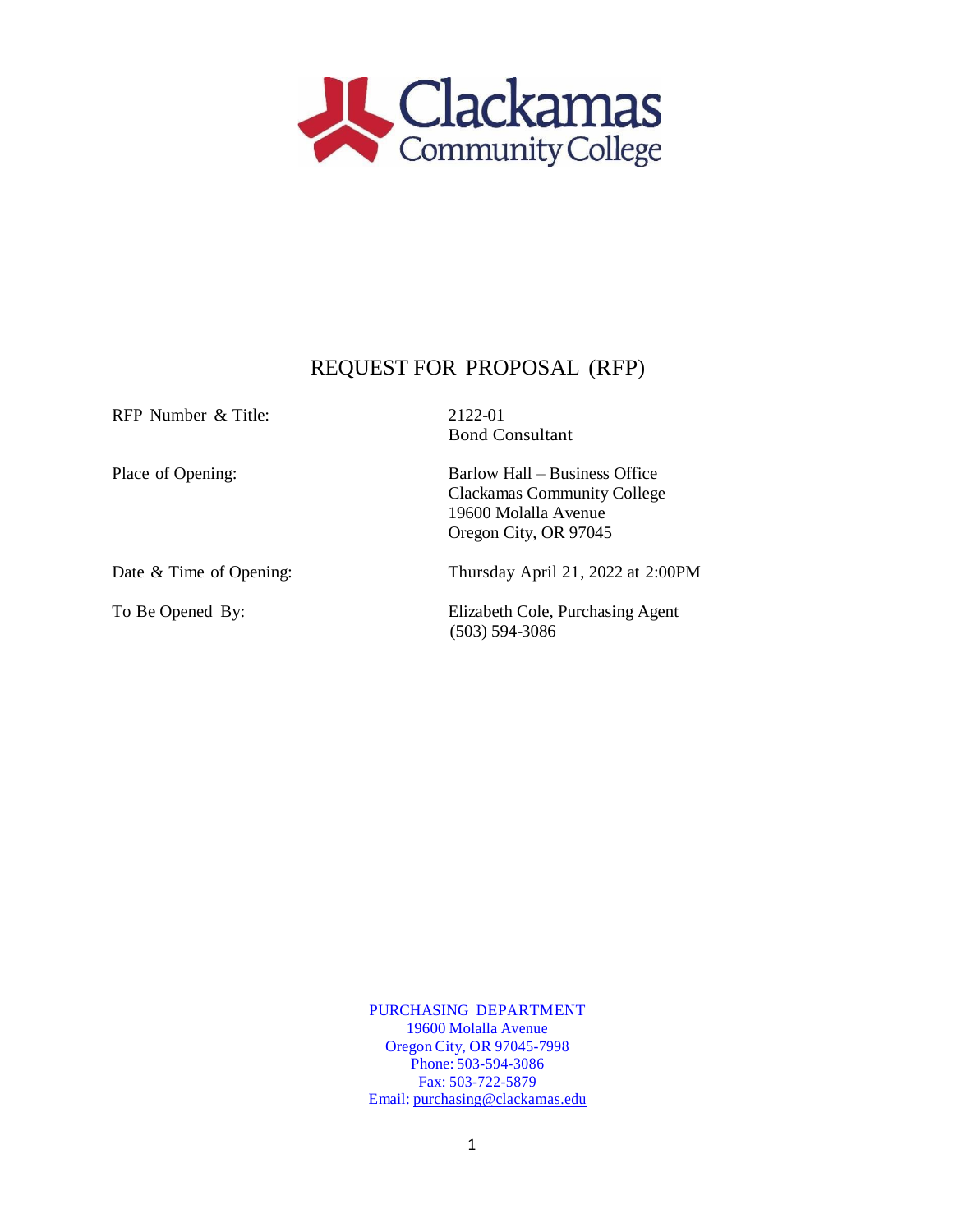#### SECTION 1.0 **GEN ERAL INFORMATION**

- 1.1 Legal Advertisement
- 1.2 Description of the College
- 1.3 Responsibilities of Proposers
- 1.4 Submittal Acceptance
- 1.5 Right of Award or Rejection
- 1.6 Inquiries
- 1.7 Response Information
- 1.8 Schedule of Events
- 1.9 Contract
- 1.10 Interpretation of Specifications
- 1.11 Prohibition of Alternations
- 1.12 Acceptance of Conditions
- 1.13 Resident Bidder
- 1.14 Equal Employment Compliance Requirement
- 1.15 Oregon COBID
- 1.16 Audit of Books and Record
- 1.17 Departures from Terms of Contract
- 1.18 Non-Assignability
- 1.19 Subcontracting
- 1.20 Prohibited Interests
- 1.21 Reservations
- 1.22 Incurred Costs
- 1.23 Protest Procedures
- 1.24 Insurance Requirements
- 1.25 Other Government Agency Participation

# SECTION 2.0 SCOPE OF WORK

- 2.1 Background
- 2.2 Scope of Work
- 2.3 Categories of Service

# SECTION 3.0 PROPOSAL SPECIFICATIONS

- 3.1 Submission Requirements
- 3.2 Financial Information
- 3.3 Additional Services
- 3.4 Confidential Information

# SECTION 4.0 EVALUATION CRITERIA/SELECTION PROCESS

- 4.1 Evaluation Process<br>4.2 Evaluation Criteria
- **Evaluation Criteria**
- 4.3 Clackamas CommunityCollege's Rights
- 4.4 Scoring Process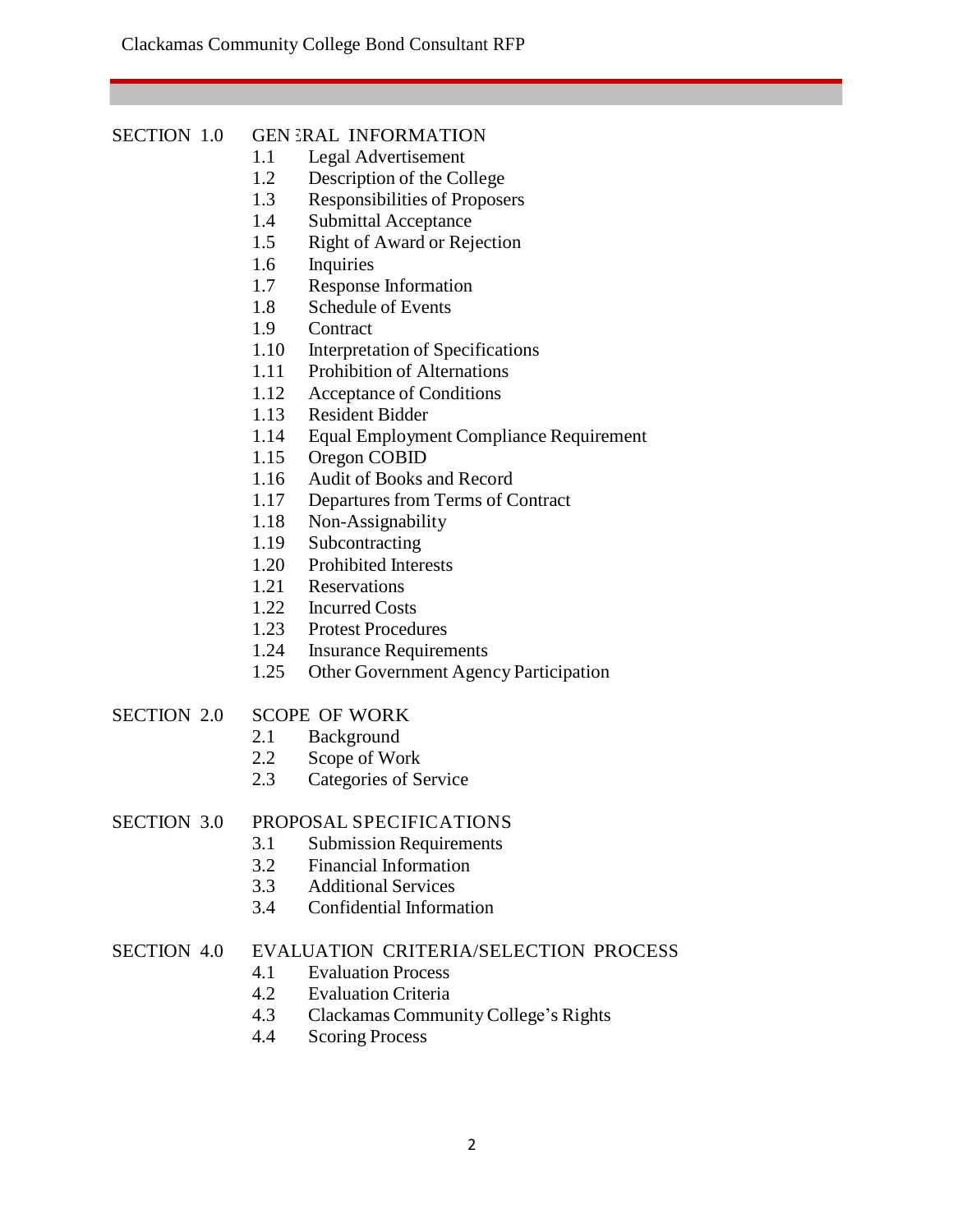# ATTACHMENTS

| Exhibit A | Signature Sheet                                           |
|-----------|-----------------------------------------------------------|
| Exhibit B | Certification of Non-Discrimination                       |
| Exhibit C | CCC Personal Services Contract Agreement (Reference Only) |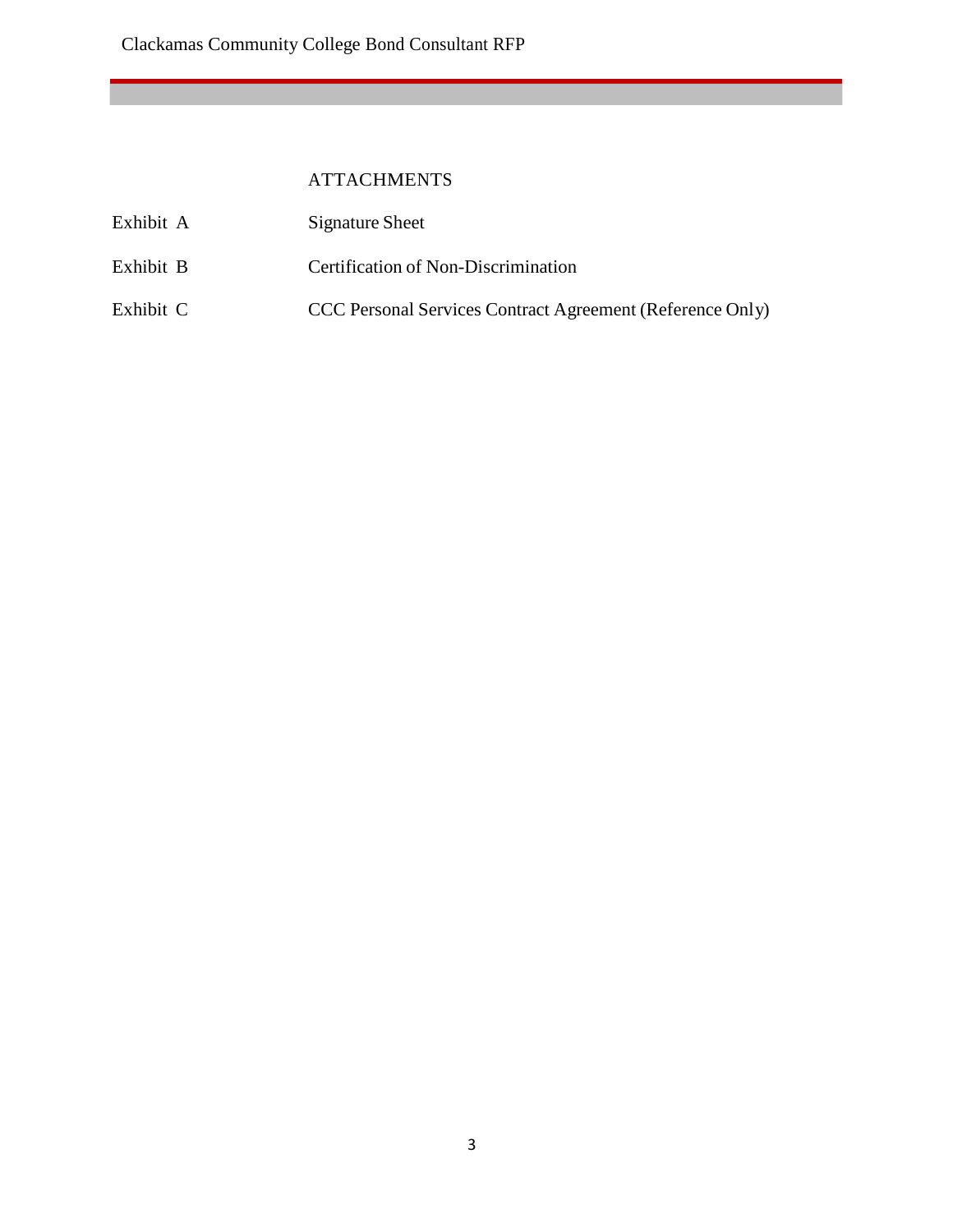# REQUEST FOR PROPOSAL

# RFP2122-01 Bond Consultant

# SECTION1.GENERALINFORMATION

1.1 Legal Advertisement

Clackamas CommunityCollege REQUEST FOR PROPOSALS RFP2122-01 Bond **Consultant** Proposals due Thursday April 21, 2022 at 2:00 PM

CLACKAMAS COMMUNITY COLLEGE invites proposals from qualified consultants (hereinafter, Responder, Proposer, company,firm, provider, or contractor) to provide Bond Consulting services located at the College's Oregon City, Harmony, and Wilsonville campuses. CCC is accepting written proposals from qualified firms to provide pre-bond facilitation and processing services for a possible Municipal General Obligation Bond Election slated for 2024. It is the intent of f CCC to select a consultant to accomplish the services outlined in this Request for Proposals.

Proposal documents and specifications will be available on [http://www.clackamas.edu/Request\\_for\\_Proposals.aspx](http://www.clackamas.edu/Request_for_Proposals.aspx) or by calling (503) 594-3086.

Electronic proposals will be accepted at [purchasing@clackamas.edu](mailto:purchasing@clackamas.edu) until Thursday April 21 2022 at 2:00 p.m.

Proposals will be reviewed in closed session.

The College reserves the right to reject any proposal not in compliance with all prescribed public procurement requirements, and to reject for good cause any or all proposals upon finding that it is in the public interest to do so.

No proposal will be received or considered unless fully complete in the manner provided in the proposal documents and advertisement for proposals.

Elizabeth Cole Purchasing Department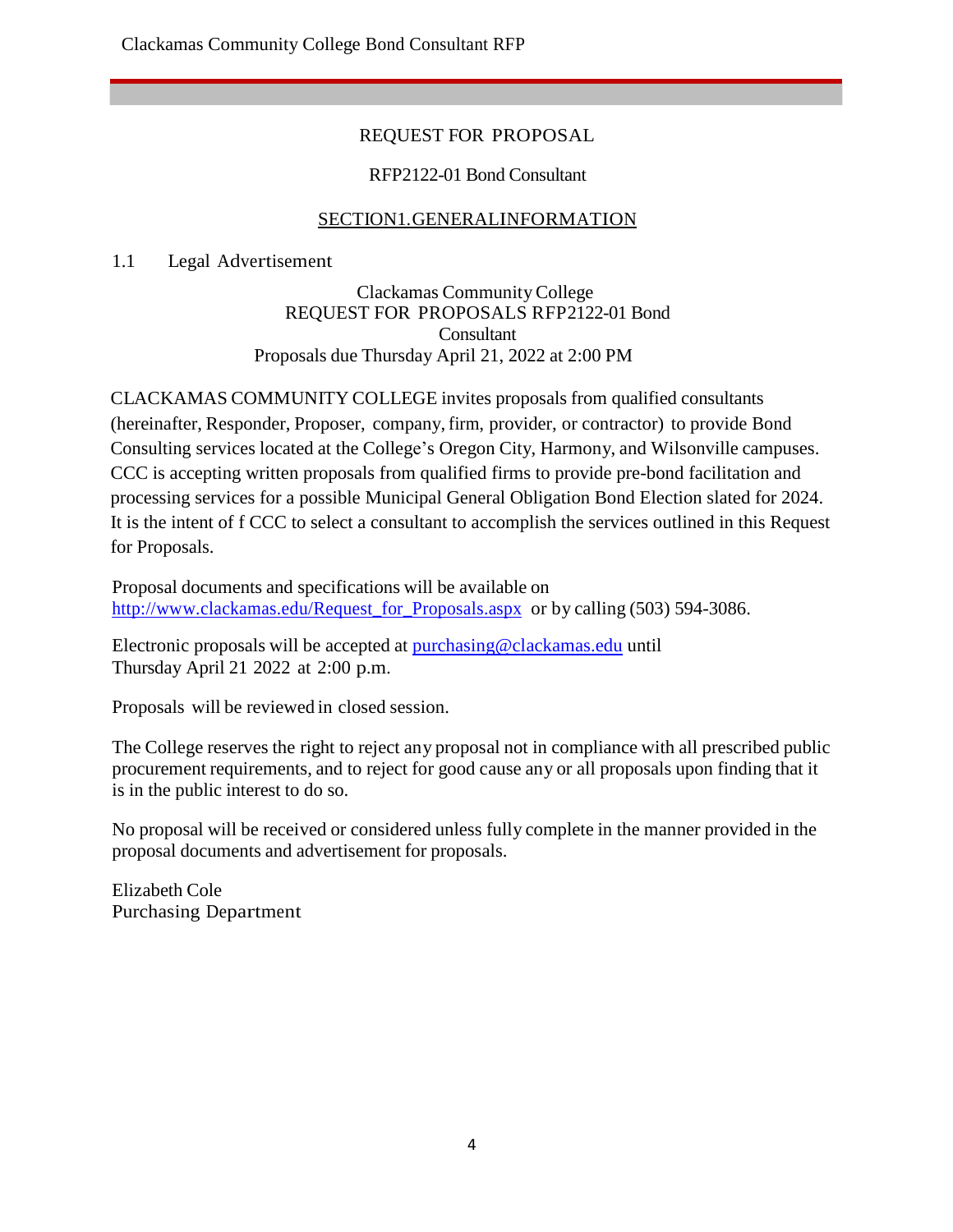# 1.2 Description of the College

Clackamas CommunityCollege is an accredited public two-year institution offering comprehensive programs in college transfer, professional technical training, continuing education, and developmental learning skills. Formed in 1966, the College is a fiscally independent municipal corporation, governed by a seven-member Board of Education elected by zones. The College's budget and Comprehensive Annual Financial Report are available at [http://www.clackamas.edu/Budget\\_Committee.aspx.](http://www.clackamas.edu/Budget_Committee.aspx)

# 1.3 Responsibilities of Proposers

Clackamas CommunityCollege follows the Oregon Public Contracting Code, ORS 279 and related regulations, as modified by the College's local contract review board. Certain purchases go through a prescribed bid/quote/proposal process (for the purposes of this document, bid, quote, and proposal may be used interchangeably). A Request for Proposal (RFP) allows the College to evaluate vendors' proposals using criteria in addition to or instead of price.

As a bidder, you are expected to submit bids that are accurate, complete, and contain all terms and conditions which you feel are necessary. If, after submitting your bid, you find changes are necessary, you may change or withdraw your bid any time up to the time of the bid opening. However, after the opening, the bid may not be changed or altered in any way. If accepted, your bid/quote/proposal is considered a binding contract that you, as the bidder, will be expected to honor. No bidder may withdraw their bid after the time set for the opening, or before award of the contract, unless said award is delayed for a period exceeding 60 days. If for any reason you do not perform, the College can be expected to take whatever action it feels appropriate, including but not limited to removal of your name from future bid lists.

Proposers shall provide one (1) electronic copy of their proposal and all attachments submitted electronically to [purchasing@clackamas.edu.](mailto:purchasing@clackamas.edu)

All proposals must be received at [purchasing@clackamas.edu](mailto:purchasing@clackamas.edu) no later than the date and time of opening specified in this document. It is entirely the responsibility of the proposer to ensure that their proposal is received at the above location prior to the time of opening. Proposals which are received after the time of opening will not be considered and will be returned to the proposer, unopened.

# 1.4 Submittal Acceptance

Submittals will be judged on the completeness and quality of content as described in this Request for Proposals. Only those submittals that contain complete information as required by these specifications will be considered for evaluation.

# 1.5 Right of Award or Rejection

Submission of a response shall indicate to the College that the proposer accepts all the terms and conditions contained in this RFP and associated documents. It is understood that all submittals shall become a part of the public file on this matter without obligation to College. The College may reject any submittal that does not comply with all the prescribed submission procedures and requirements in this Request for Proposal, and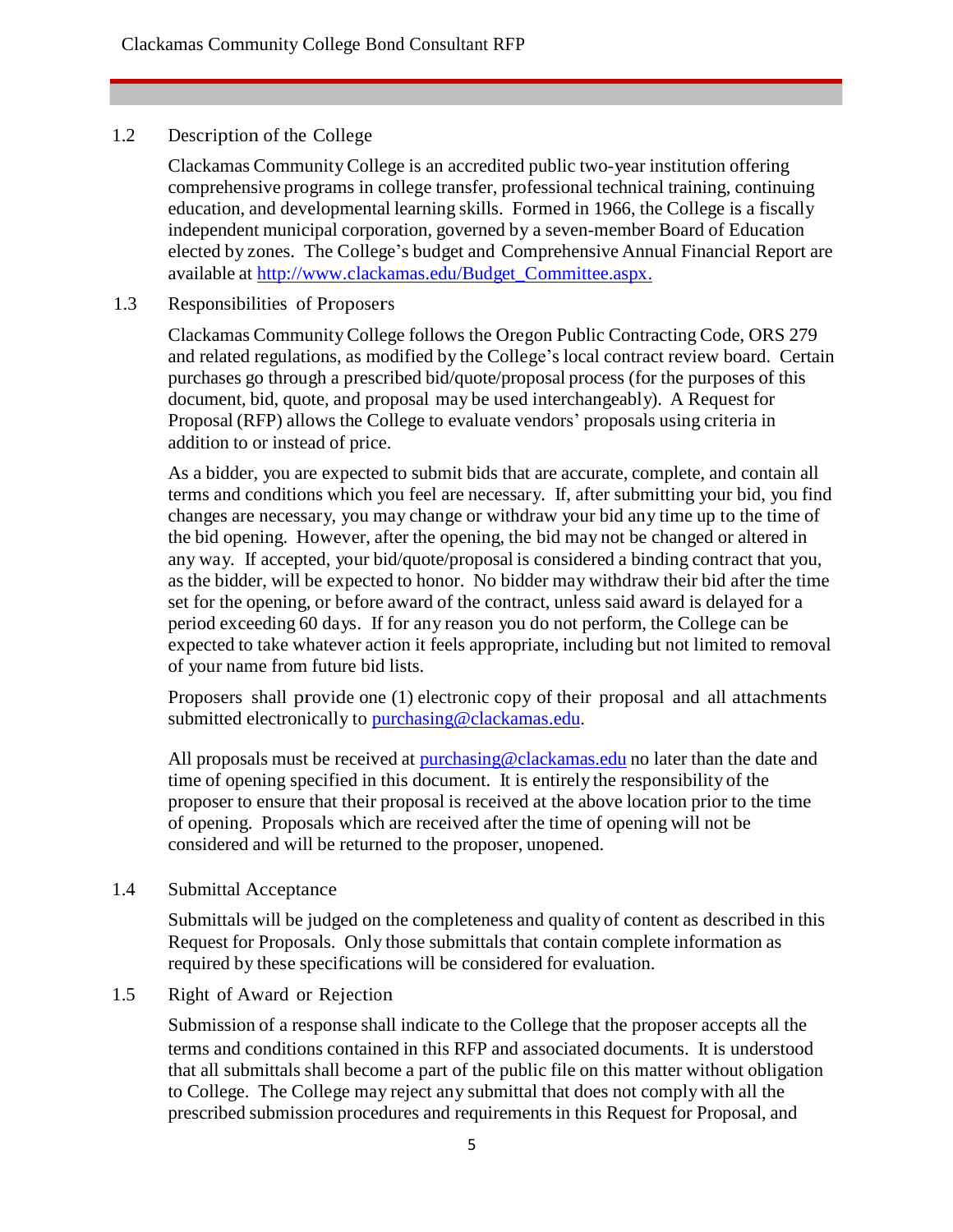may, for good cause, reject any or all submittals, or any part of a submittal, upon a finding that it is in the public interest to do so.

#### 1.6 Inquiries

Questions that arise during preparation of the RFP shall be submitted in writing (writing includes Fax and E-mail) to:

Elizabeth Cole, Purchasing Fax: 503-722-5879 Email: [purchasing@clackamas.edu](mailto:purchasing@clackamas.edu)

All questions must be received by the Purchasing Agent no later than Wednesday March 23, 2022 at 5:00 pm. All questions and answers thereto shall be provided to all responders per Addendum via email by Friday March 25, 2022 by 5:00 pm.

1.7 Response Information

Each submittal shall list a responsible person and telephone number where that person can be reached if contact is necessary during the RFP review.

The proposal response forms which are a part of these specifications must be completed and returned. If you need additional space for your response, please attach pages and number your responses to match the question numbers.

Exhibit A: Signature Sheet must be signed with a digital signature as follows:

- 1.7.1 In the case of an individual bidder, by such individual.
- 1.7.2 In the case of a partnership, the name of the partnership must appear on the proposal sheet, and it shall be signed in the name of the partnership by at least one partner.
- 1.7.3 In the case of a corporation, the corporation name must appear on such proposal, and it shall be signed by the president or other officer who is authorized to submit bids for the corporation. There shall be set forth under the signature of such officer the name of the office they hold or the capacity in which they act for the corporation.
- 1.7.4 A signed copy of Exhibit B: Certification of Non-Discrimination must be signed with a digital signature.

#### 1.8 Schedule of Events

Advertisement(s) for RFP: Monday March 14, 2022 Inquires/Questions Due: Wednesday March 23, 2022 Responses to Questions (via Addendum): Friday March 25, 2022 Request for Proposal Due: Thursday April 21, 2022 Intent to Award: May 2022 Board of Education Approval May 2022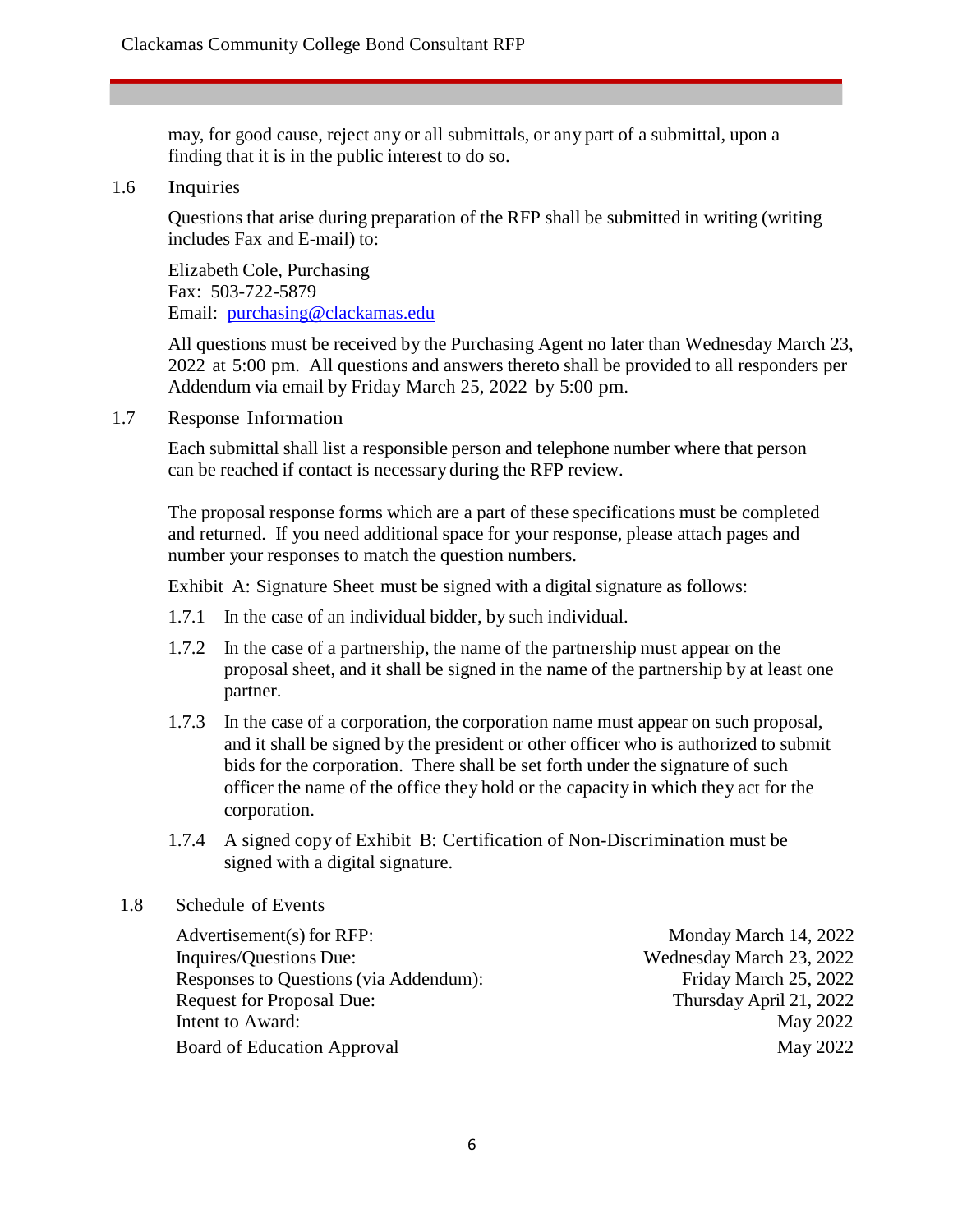1.8.1 CCC is conducting this RFP with the intention of contracting with a bond consultant to provide consulting and polling services in advance of a potential bond campaign.

# 1.9 Contract

- 1.9.1 The Master Price Agreement(s) resulting from this solicitation will have an initial term of one (1) year, with the option to renew in one (1) year increments, for a total maximum contract term of no more than five (5) years.
- 1.9.2 The successful proposal and all terms and conditions contained in this Request for Proposal will be made part of the contract.
- 1.9.3 The management of this contract for the College will be the direct responsibility of the Vice President of College Services.
- 1.9.4 The contract may be cancelled by either party, upon written notice delivered by Certified Mail 90 days prior to the chosen cancellation date.
- 1.9.5 In the event that the vendor fails to carry out or comply with any of the terms and conditions of the contract, the College reserves the right to demand remedy of any failure or default within ten (10) days. In the event that the Architect and/or Engineer fails to remedy the failure or default within the specified period, the College shall have the right to cancel and terminate the contract without additional notice.
- 1.10 Interpretation of Specifications

No officer or employee of Clackamas Community College has any authority to place any interpretation, either verbal or written, upon the foregoing or annexed specifications without written approval from the Purchasing Office.

1.11 Prohibition of Alternations

Proposals which are incomplete or conditioned, or which contain any erasures, alternations, addition of items not called for in the itemized proposal, or that contain irregularities of any kind, which are not in conformity with the law, may be rejected.

1.12 Acceptance of Conditions

Each responder, by the submission of a proposal, assents to each term and condition set forth anywhere in these specifications and agrees to be bound thereby.

1.13 Resident Bidder

All responders must contain a statement as to whether the proposer is a "resident bidder" as defined in ORS 279A.120. It is understood that, in the selection of equipment and supplies listed herein, preference will be given articles manufactured or produced within the State of Oregon, price and quality being equal, and time required for delivery being satisfactory to the College.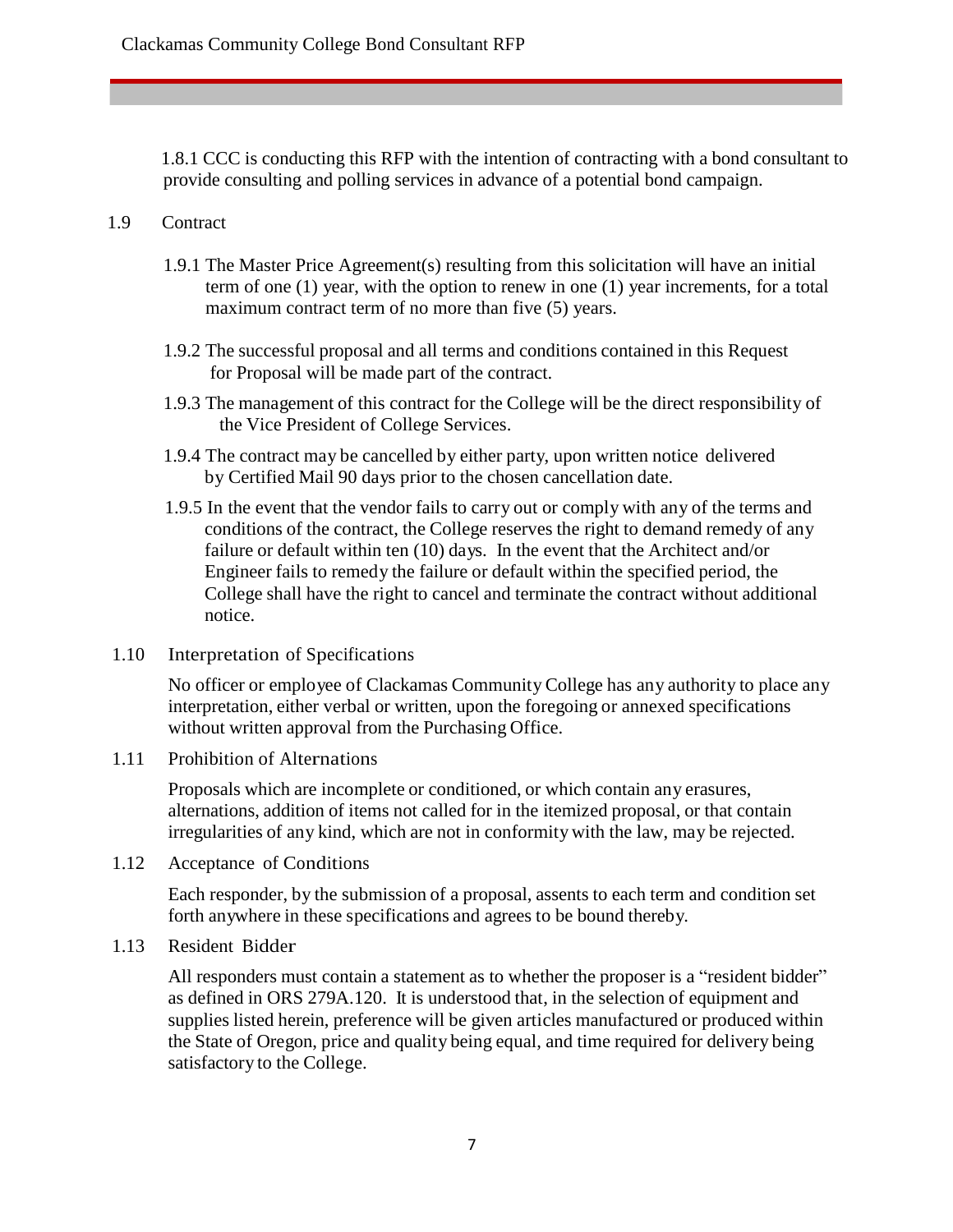## 1.14 Equal Employment Compliance Requirement

By submitting this proposal, the bidder certifies conformance to the applicable Federal Acts, Executive Orders, and Oregon Statutes concerning Affirmative Action toward equal employment opportunities. All information and reports required by the Federal or Oregon Governments having responsibilities for the enforcement of such laws, shall be supplied to the College upon request for purposes of investigation to ascertain compliance with such acts, regulations, and orders.

#### 1.15 Oregon COBID

Pursuant to Oregon Revised Statute (ORS) Chapter 200, DAS encourages the participation of small businesses, certified by the Oregon Certification Office for Business Inclusion and Diversity ("COBID") in all contracting opportunities. This includes certified small businesses in the following categories: disadvantaged business enterprise, minority-owned business, woman-owned business, a business that a service-disabled veteran owns or an emerging small business. DAS also encourages joint ventures or subcontracting with certified small business enterprises. For more information, please visit https://oregon4biz.diversitysoftware.com/FrontEnd/VendorSearchPublic.asp?XID=6787& TN=oregon4biz

#### 1.16 Audit of Books and Record

The College, through its representatives, shall have access at all reasonable times to the books and records of the Contractor and subcontractorsso far as they relate to the contract and the performance of the work.

1.17 Departures from Terms of Contract

No direction or approval given by the College or any representative of the College which deviates in any respect from the specifications or other contract documents shall be valid or recognized unless and until the same is reduced to writing and issued in the form of a written order over the signature of the Vice President of College Services.

#### 1.18 Non-Assignability

Neither the Contract nor any interest of the Architect and/or Engineer therein can be transferred to any other person or persons without the written consent of the College, and any such attempted transfer shall be utterly void and may be treated by the College as a willful failure or refusal on the part of the Architect and/or Engineer to perform the Contract according to its terms and conditions.

## 1.19 Subcontracting

All subcontracting shall be subject to the approval of the College. The Architect and/or Engineer shall be wholly responsible for the performance of all sub-contractors (including sub-consultants) for their acts and omissions, and those of persons either directly or indirectly employed by them, to the same extent as for the acts and omissions of persons directly employed by the Architect and/or Engineer, and the fact that subcontractors are subject to the approval of the College shall not affect the Architect's and/or Engineer's responsibilityin this regard. Nothing contained in the contract documents shall be construed to create any contract between the College and any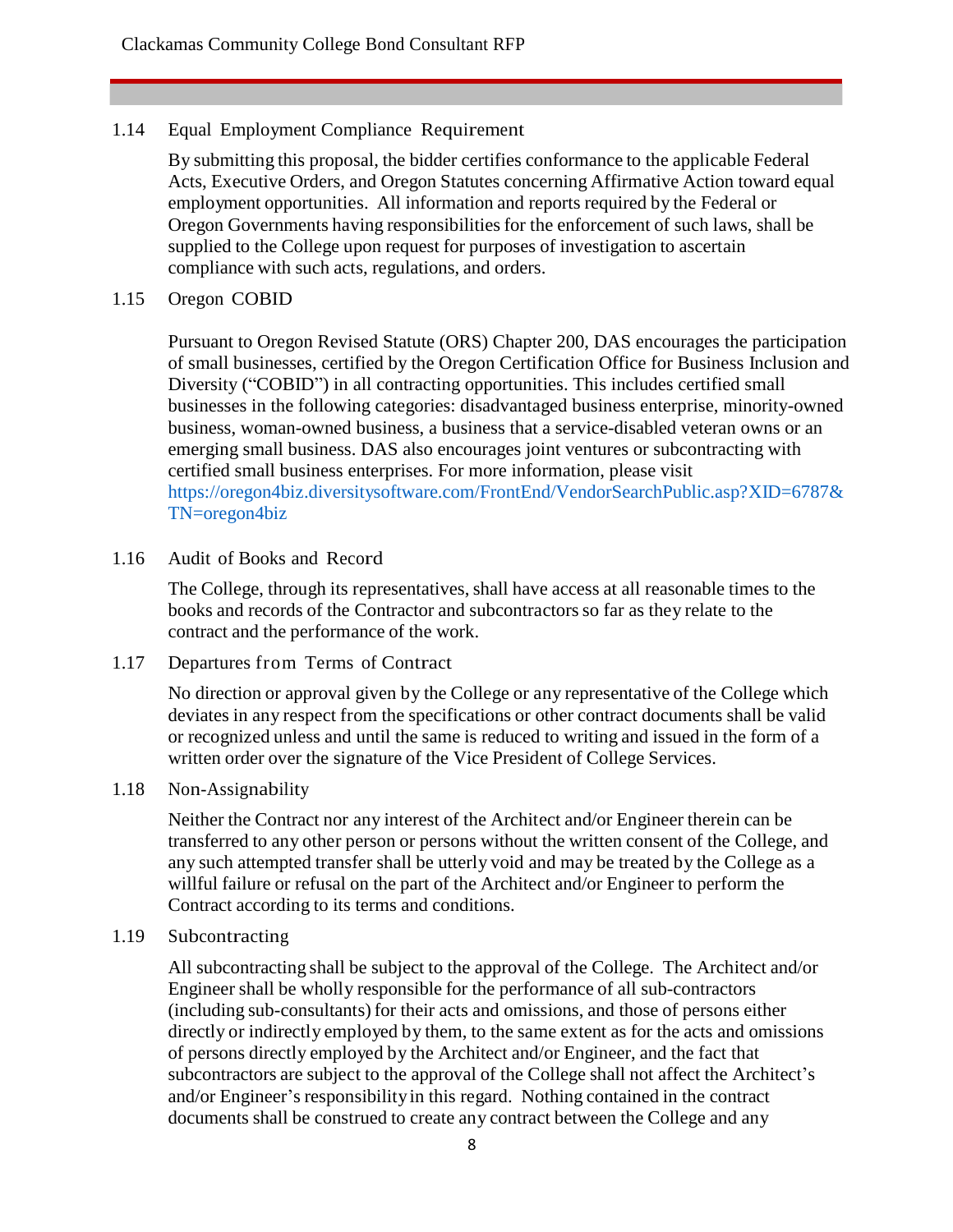subcontractor.

1.20 Prohibited Interests

No official of the College who is authorized in such capacity and on the behalf of the College to negotiate, make, accept, approve, or to take part in negotiating, making, accepting, or approving any architectural, engineering, inspection, construction, or material supply contract, or any subcontract in connection with the furnishing of items or service for the College, shall become directly or indirectly interested personally in this contract or any part thereof. No officer, employee, architect, attorney, engineer, or inspector of or for the College who is authorized in such capacity and on behalf of the College to exercise any legislative, executive, supervisory, or other similar functions in connection with the construction or in any part thereof, items, contract, subcontract, insurance contract, or any other contract pertaining thereto, shall become directly or indirectly interested personally in this contract or any part thereof.

### 1.21 Reservations

The Board of Education of Clackamas Community College herein expressly reserves the following rights:

- 1.21.1 To negotiate separately with any source whatsoever in any manner necessary to serve the best interest of the College. The College does not intend to award a contract solely on the basis of any response made to this request for proposals or in any way to pay for information solicited or obtained. The information obtained will be used in determining what seems to best serve the interest of the College.
- 1.21.2 To reject any or all proposals as permitted by Oregon Statute, Oregon Community College Rules of Procurement, or Administrative Rule.
- 1.21.3 To consider the competency and responsibility of bidders and of their proposed subcontractors (including sub-consultants) in making the award.
- 1.21.4 In the event only one proposal is received, the Purchasing Agent may, at their election, return the proposal unopened.
- 1.21.5 To make the award based on its best judgment as to which contractor will provide services which best meets the College's needs and expectations.
- 1.21.6 To make such changes or corrections in plans, specifications, or quantities as it may deem necessary prior to the proposal opening. Architect will be notified of such changes in writing by addenda mailed to the address on file in the College's Purchasing Department.
- 1.21.7 To cancel the contract upon written notice at any time the College, in its sole judgment, determines that the contractor is not meeting the needs of the College.
- 1.22 Incurred Costs

Neither the College nor its Board of Directors is liable for any costs incurred by a contractor in the preparation of the RFQ or attending an oral interview.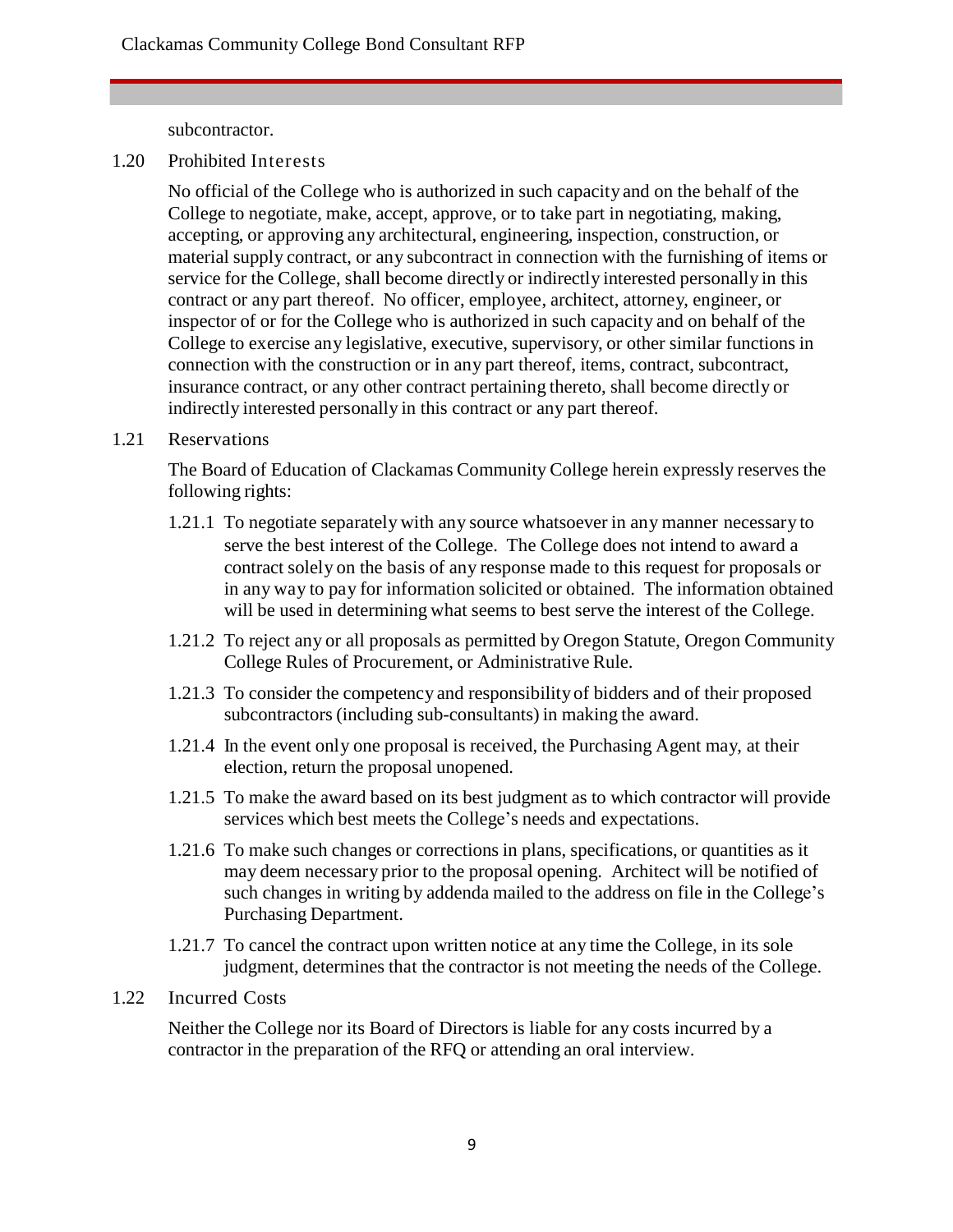#### 1.23 Protest Procedures

1.23.1 Solicitation Protest

Prospective contractors may submit a written protest, or request for change, of particular solicitation provisions, specifications, or contract terms and conditions to the College no later than seven calendar days prior to the close of the solicitation. Such protest or request for change shall include the reasons for the protest or request, and any proposed changes to the solicitation provisions, specifications, or contract terms and conditions. No protest against selection of a contractor or award of a contractor contract, because of the content of solicitation provisions, specifications, or contract terms and conditions shall be considered after the deadline established for submitting such protest.

1.23.2 Selection Protest

Every contractor who submits a bid in response to an RFQ shall be informed of the proposer to whom the contractor has been awarded. A contractor who has submitted a bid and claims to have been adversely affected or aggrieved by the selection of a competing contractor shall have seven calendar days after receiving the notice of selection to submit a written protest of the selection to the College Purchasing Agent. To be adversely affected or aggrieved, a protester must claim that the protester was the highest ranked contractor eligible for selection (i.e., the protester must claim that all other contractors were ineligible for selection because their bids were non-responsive or the contractors non-responsible). The College shall not consider a selection protest submitted after seven calendar days from the notice of selection.

1.23.3 Protest Review

The Purchasing Agent shall have the authority to settle or resolve a written protest submitted in accordance with sections 1.23.1 and 1.23.2. The Purchasing Agent shall promptly issue a written decision.

1.23.4 Protest Submission

All protest submissions shall be clearly identified and submitted to:

Elizabeth Cole, Purchasing Barlow Hall – Business Office Clackamas CommunityCollege 19600 Molalla Avenue Oregon City OR 97045 Phone (503) 594-3086

- 1.24 Insurance Requirements
	- 1.24.1 Contractor shall secure, at Contractor's expense and keep in effect during the term of any Contract, Worker's Compensation Insurance in compliance with ORS 656.017, which requires subject employers to provide Oregon worker's compensation coverage for all their subject workers.
	- 1.24.2 Contractor shall secure, at Contractor's expense, and keep in effect during the term of any Contract, occurrence form commercial general liability and automobile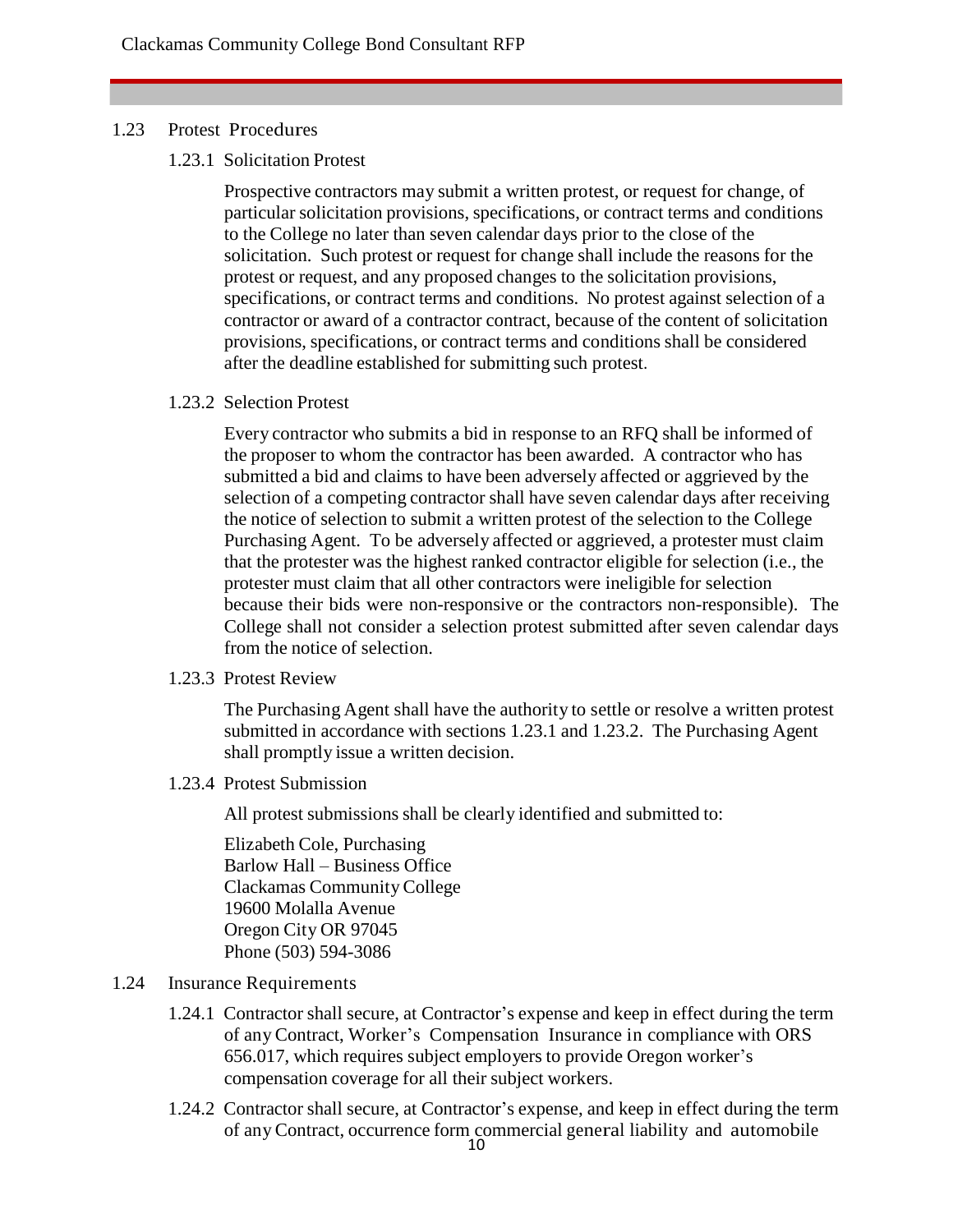liability insurance for the protection of Contractor, College, its Board of Directors, officers, agents, and employees. Coverage shall include personal injury, bodily injury (including death), and broad form property damage, including loss of use of property, occurring in the course of or in any way related to Contractor's operations, in an amount not less than One Million dollars (\$1,000,000.00) combined single limit per occurrence and in an amount, not less than Two Million dollars (\$2,000,000.00) aggregate for general liability.

- 1.24.3 Contractor may be required to provide College with evidence of professional errors and omissions liability insurance for the protection of Contractor and its employees, insuring against bodily injury and property damage and arising out of or resulting from Contractor's negligent acts, omissions, activities, or services, in an amount not less than One Million dollars (\$1,000,000.00) combined single limit per occurrence and in an amount not less than One Million dollars (\$1,000,000.00) aggregate for professional liability. Such insurance shall be endorsed to include contractual liability.
	- 1. If any of the required liability insurance is arranged on a claims made basis, tail coverage will be required at the completion of this Agreement for a duration of 24 months. Contractor will be responsible for furnishing certification of tail coverage as described or continuous claims made liability coverage for 24 months following Agreement expiration. Continuous claims made coverage will be acceptable in lieu of tail coverage, provided its retroactive date is on or before the effective date of this Agreement. Evidence of suitable coverage will be a condition of official acceptance and payment under the Agreement.
- 1.24.4 Notice of cancellation or change. There shall be no cancellation, material change, reduction of limits, or intent not to renew the insurance coverage(s) without 30-day written notice form the Contractor or its insurer(s) to Clackamas CommunityCollege.
- 1.24.5 Certificates of Insurance. As evidence of the insurance coverage required by this Contract, the Contractor may be required to furnish acceptable insurance certificates to Clackamas CommunityCollege prior to issuance of a Notice to Proceed. The certificate will specify all of the parties who are Additional Insured.

Insuring Companies or entities are subject to Clackamas CommunityCollege acceptance. If requested, complete copies of insurance policies, trust agreements, etc. shall be provided to Clackamas CommunityCollege. The Contractor shall be financially responsible for all pertinent deductibles, self-insured retentions, and/or self-insurance.

1.25 Other Government Agency Participation Section not used.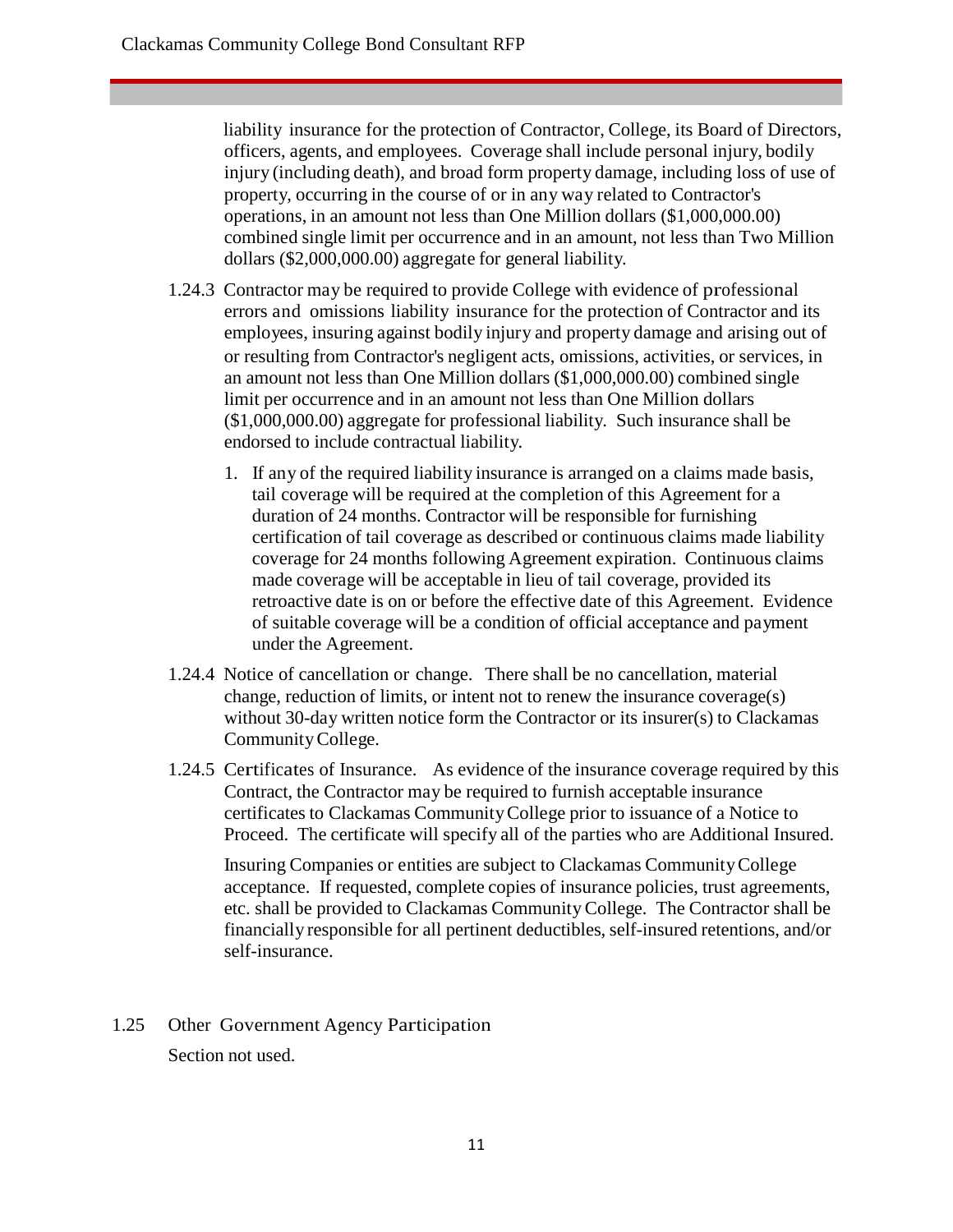# SECTION 2: SCOPE OF WORK

### 2.1 Background

Clackamas Community College (CCC), founded in 1966, is a values-driven, studentcentered organization whose mission guides its collective decision making. Over 90 career and technical programs are offered, including associate degrees, college transfer degrees, career technical education, literacy/basic skills, community education, business training, and partnership for four-year degree completion programs. The CCC main campus is located in Oregon City with branch campuses in Clackamas and Wilsonville.

CCC is seeking to renew a general obligation bond that was approved by voters in 2014 and allowed the college to raise \$90 million. The funding has helped CCC make significant investments in the Harmony West campus in Milwaukie, the Holden Industrial Technology Center, the DeJardin/Pauling Science Complex, and a range of other improvements.

CCC is accepting written proposals from qualified firms to provide pre-bond facilitation and processing services for a possible Municipal General Obligation Bond Election slated for 2024. It is the intent of f CCC to select a consultant to accomplish the services outlined in this Request for Proposals. CCC will receive sealed responses for Bond Election Facilitation Services to provide for a contract commencing after the date of the award by CCC and continuing for a period sufficient to complete the original scope of work.

Major work activities to include but not limited to:

- 2.2 Potential Scope of Work/Services
	- 2.2.1 Project Management Support staff coordination, detailed explanations of project public engagement strategies and processes, calendar, presentation prep for CCC Board and other groups.
	- 2.2.2 Overall project timeline, project facilitation and guidance on governance structure
	- 2.2.3 Review of CCC previous bond/Capital Improvements Plan, WMPA Campaign Development Plan, recently completed DEI and Five Year Strategic Plan as well as ongoing CCC 10 Year Master Plan
	- 2.2.4 Review previous opinion research, voting data, and campaign strategies to provide recommendations on the timing (including a May 2024 vs Nov 2024 election), budget, and necessary elements for bond renewal.
	- 2.2.5Messaging Support Provide CCC with materials development and updates following opinion research including communication materials that provide topline messages about the bond development process, talking points, facts sheets, and a Q&A. Development of additional materials to accompany the planning process to provide transparency for investment strategy.
	- 2.2.6 Develop interim messaging to support engagement with CCC Stakeholders including ongoing, rigorous opinion research, with both a quantitative survey and qualitative focus groups built around key constituencies, including younger voters, older voters, and BIPOC communities.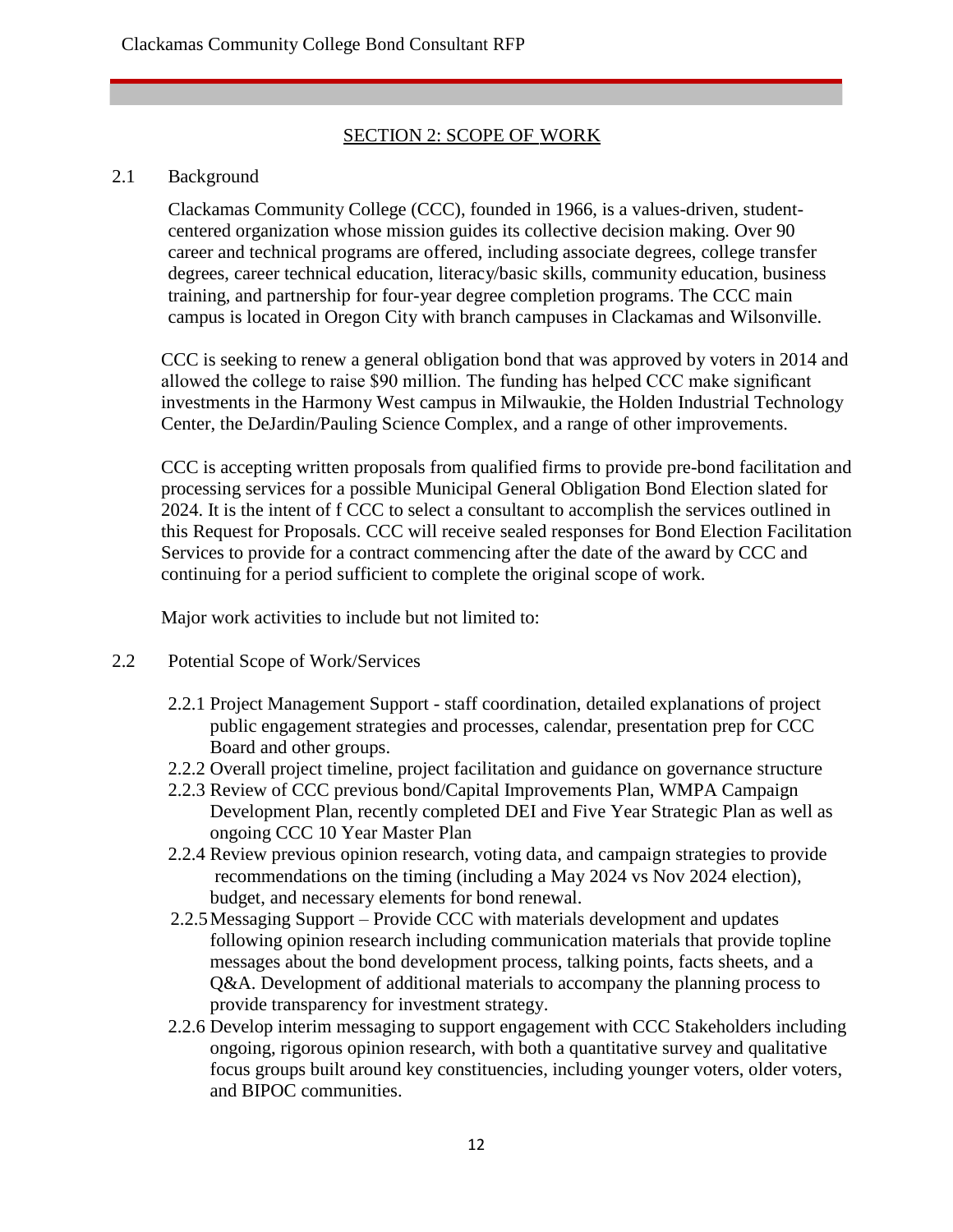An equity lens will be applied to all work to ensure equitable engagement and outreach throughout the process.

- 2.2.7 Coordination/alignment with Strategic Plan "Community Connections" group and Master Plan visioning and open house (with strategic Support)
- 2.2.8 Opinion Research including scientific polling and focus groups survey design and presentation with the goals of:
	- i. learning more about what stakeholders view as the top priorities and areas for investment as part of a possible bond renewal measure
	- ii. Identifying what stakeholders view as opportunities and risks for a bond renewal
	- iii. measure economic confidence of community and Stakeholders
	- iv. developing a needs and risk analysis to prioritize where investments should be made and align the community's priorities with investment priorities of the bond proposal
- 2.2.9 Online Survey Survey design and translation, web design and hosting, analysis and presentation on findings
- 2.2.10 Launch online community survey Stakeholder Engagement Bond content for open house, core stakeholder engagement
- 2.2.11 Campaign planning Draft campaign plan, volunteer and donor lists, campaign setup Board referral assistance and engagement. Work with the CCC on drafting potential ballot language
- 2.3.1 Marketing-Assist CCC with preparation of other marketing material and social media content to keep Stakeholders and Community engaged and informed about benefits of bond improvement projects
- 2.3.2 Due to COVID-19, meetings may include a combination of in-person and virtual meetings using either the CCC's virtual platforms or the Proposer's.
- 2.3.3 Apply an equity lens to this work to ensure equitable engagement and outreach throughout the process.
- 2.4.1 Analyze potential projects for 2024 bond election as identified by the CCC and Bond Advisory Committee (BAC).
- 2.4.2 Proposer may assist with project cost estimation and sequencing in conjunction with CCC staff or engage/consult an engineering firm.
- 2.4.3 Assist CCC and BAC in ranking and prioritizing projects for recommendation
- 2.4.4 Facilitate discussions with CCC, BAC and Board of Education (BOE) to work through a list of potential projects for recommendation. Engage in public dialogues related to the potential projects and solicit feedback from the community.
- 2.4.6 Work with CCC's Finance Officer and Bond Counsel to analyze the potential tax rate impacts of bond election.
- 2.4.7 With input from the CCC Finance Officer, explain the property tax impacts resulting from the presented bond scenarios based on selected projects and sequencing.
- 2.4.8 Meetings The Proposer will provide for the necessary meetings as indicated in the scope of work to include meetings with the BOE, CCC staff, BAC, community groups and all Stakeholders for engagement around strategy development and plan execution. Due to COVID-19, meetings may include a combination of in-person and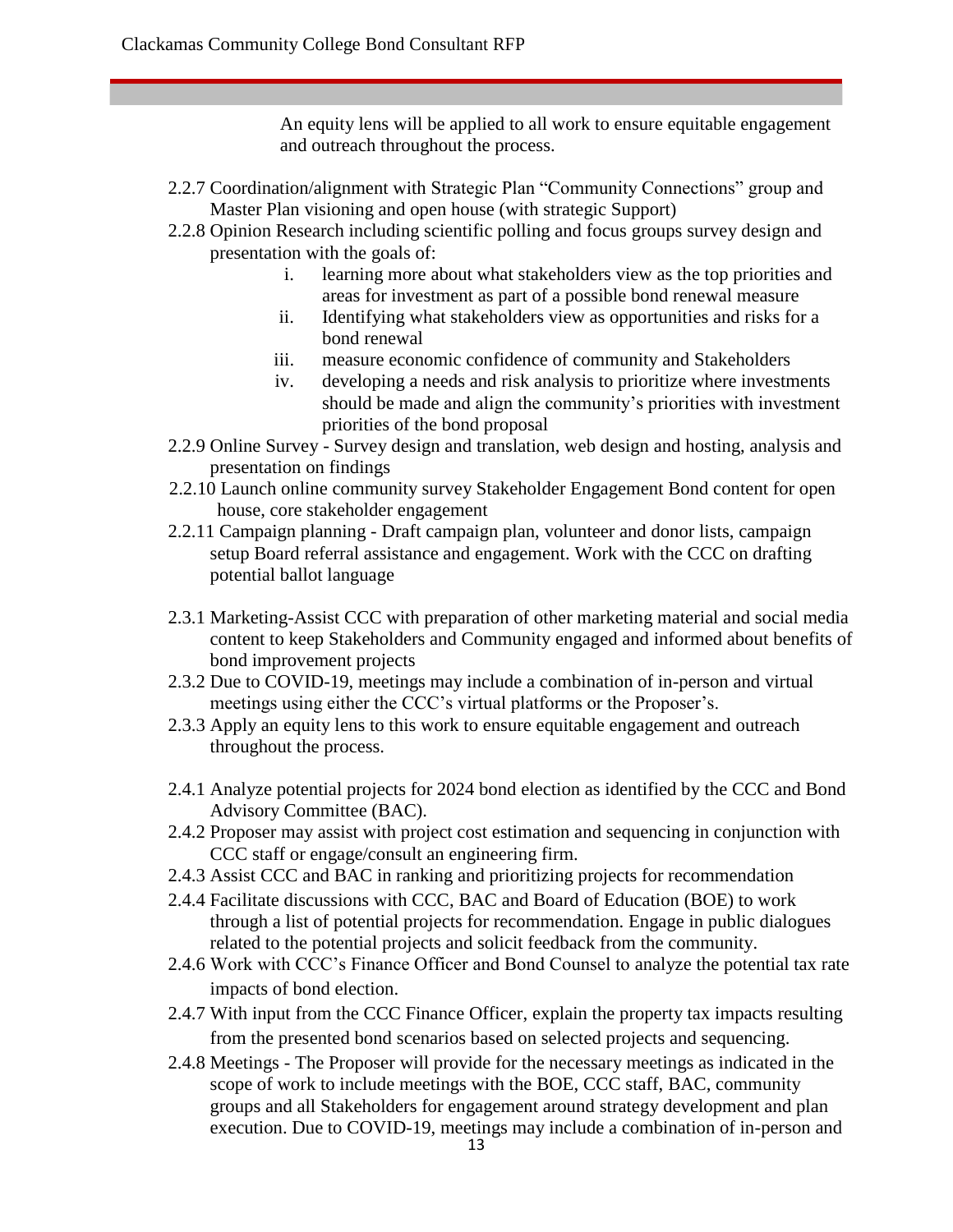virtual meetings using either the CCC's virtual platforms or the Proposer's.

2.4.9 Reports – The Proposer will provide the necessary reports and presentations to support the deliberations of CCC, Board of Education, BAC and Stakeholders. The reports shall become the property of CCC.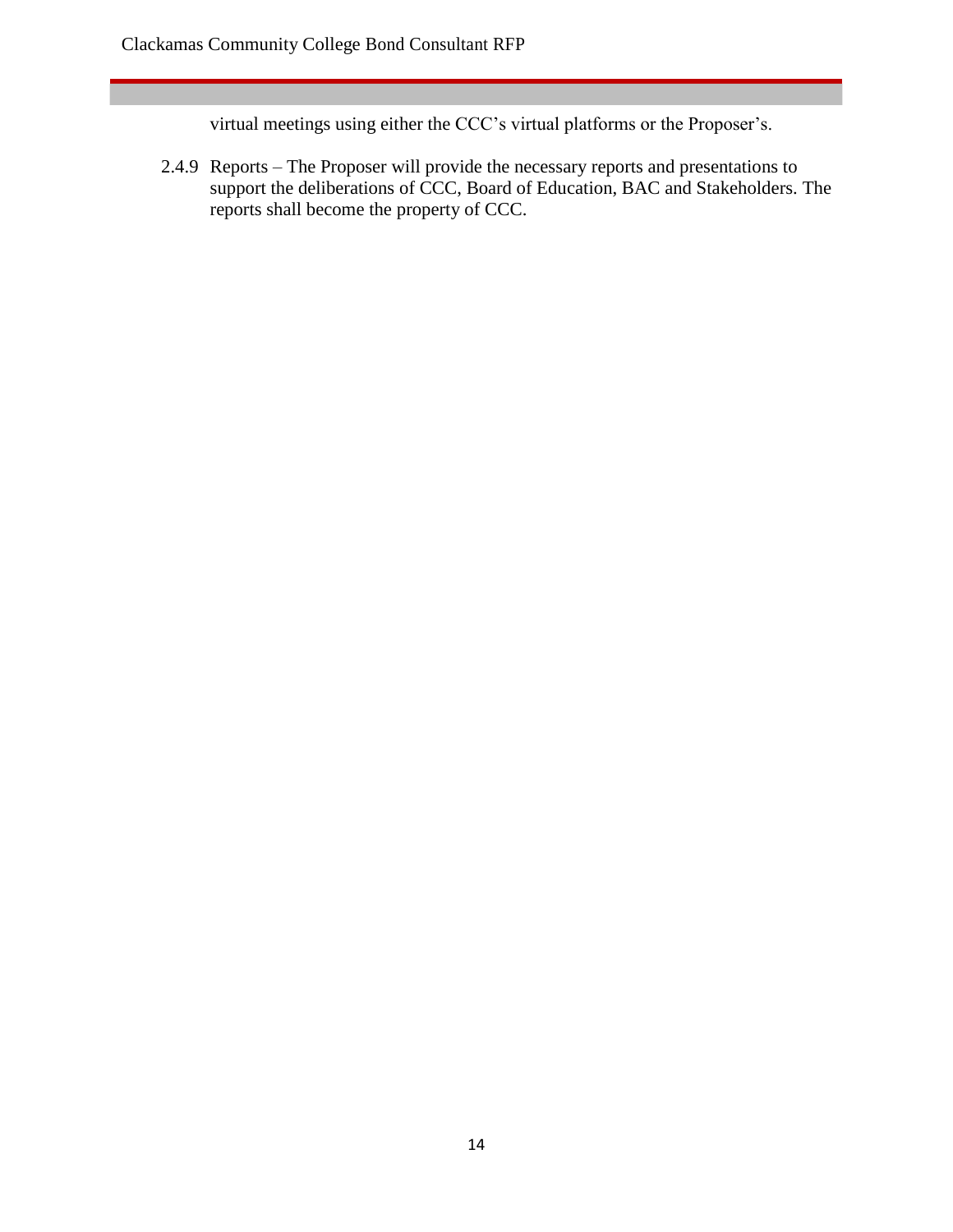# SECTION3:.PROPOSALSPECIFICATIONS

3.1 Submission Requirements:

Please provide the information specified below. Additional information is welcome but not required. The total length of the proposal, including attachments, should not exceed 20-double sided pages (total of 40 written pages) including pictures, charts, graphs, tables, and text the proposer deems appropriate to be part of the proposer's response. Resumes of the key team individuals proposed to be involved in this project, along with a transmittal letter, table of contents, front and back covers, and blank section/numerical dividers, etc., will not be counted in the 20-page limit.

- 3.1.1 Information Required
	- 1. Cover Letter (Pass/Fail)
		- a. Responders name, address, telephone number, fax number, email, and website for the prime firm.
		- b. Provide single point of contact with phone number and email address.
		- c. Number of years the firm has been in business.
	- 2. Proposed Responder's Team Key Personnel (20 Points)
		- a. Resumes of proposed team members who may be involved in providing services for a prospective project. Include the following:
			- 1) Team member's name, title
			- 2) Relevant credentials (education, degree, professional registrations, etc.)
			- Note: Clearly note if team members experience/project occurred at another firm.

The Responder's proposed team members shall remain the same for the project duration unless a change is approved through written request to Clackamas CommunityCollege.

The College may elect to request changes in consultants if it thinks it will benefit the project.

- 3. Responder's Related Project Experience (30 Points)
	- a. Provide experience in the successful polling, community engagement, etc. of regional higher- education or public entity bond projects.
	- b. Experience in working with an entity's established Strategic Plan AND Diversity, Equity and Inclusion framework.
- 4. Responder's Approach/Communication Work Plan (50 Points) Describe the Responder's proposed Approach/Work Plan for providing professional services. Include the following:
	- a. Provide a written description of your methods and approach to a typical project.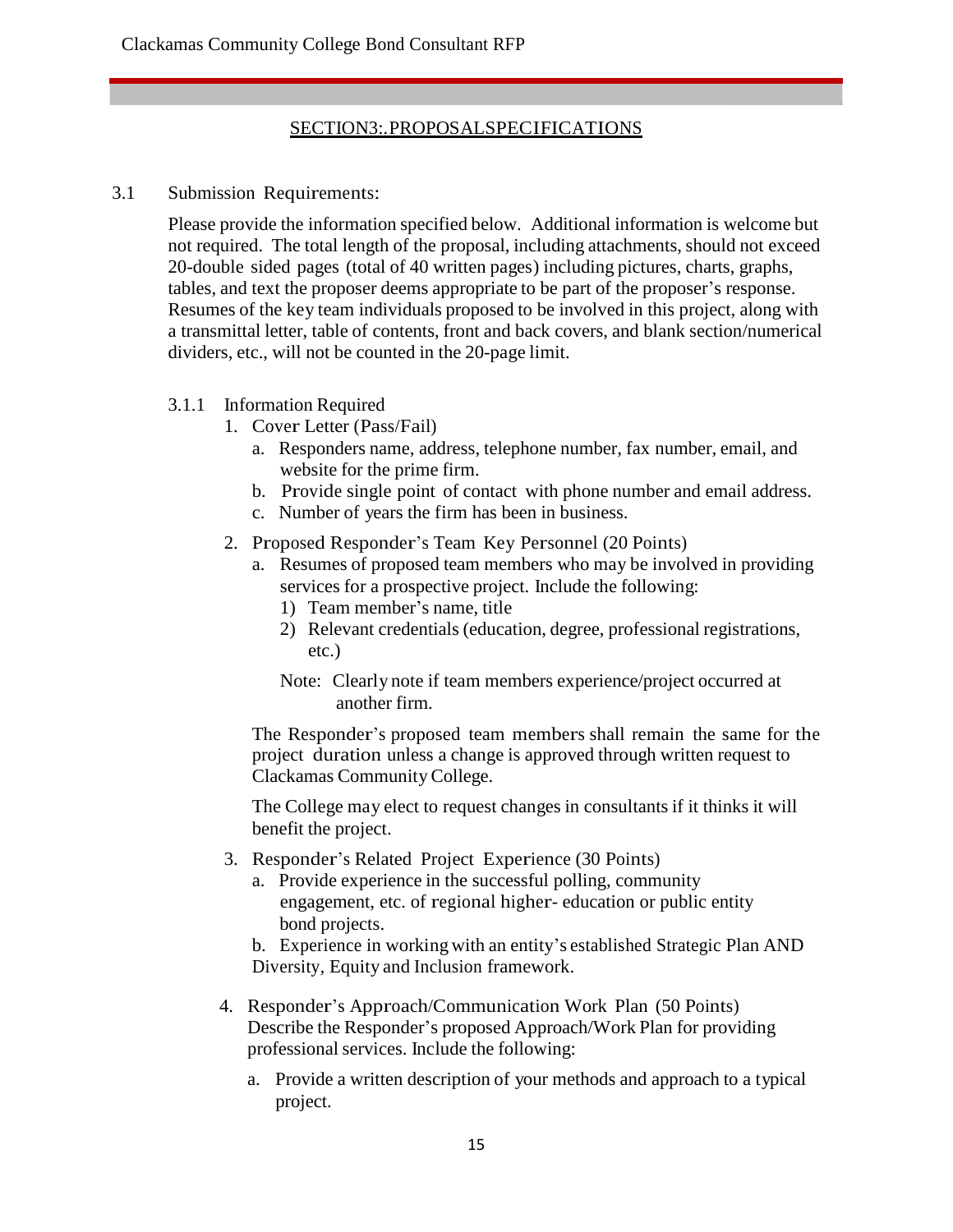c. Describe your firm's demonstrated technical competence and management qualifications with public entities, including higher education. Please describe your firm's approach to providing the services identified in the Scope of Work.

> Include a proposed work plan detailing your firm's approach to providing the services included in the Scope of Work.

- d. Indicate how the team proposes to interface with the stakeholders involved in the project.
- e. Describe your firm's approach to facilitating the discussions with the Bond Advisory Committee and CCC's staff and Stakeholders and their roles in that process.
- f. Describe how your firm proposes to assist with marketing and sharing information about the Bond Election process.
- g. Communication Provide information on how the firm will regularly communicate and keep CCC updated on legislative items.
- h. The successful consultant will have the necessary experience and background to comprehend and espouse a thorough understanding of the project lists and costs associated therewith to explain to CCC, Staff, Bond Advisory Committee, and the public:
	- i. the technical information from the list of projects within such plans;
		- ii. the tax implications for the community from the selection of projects; and
		- iii. the funding recommendations on which projects will be better suited for a Certificate of Obligation issue versus a General Obligation Bond for City Council.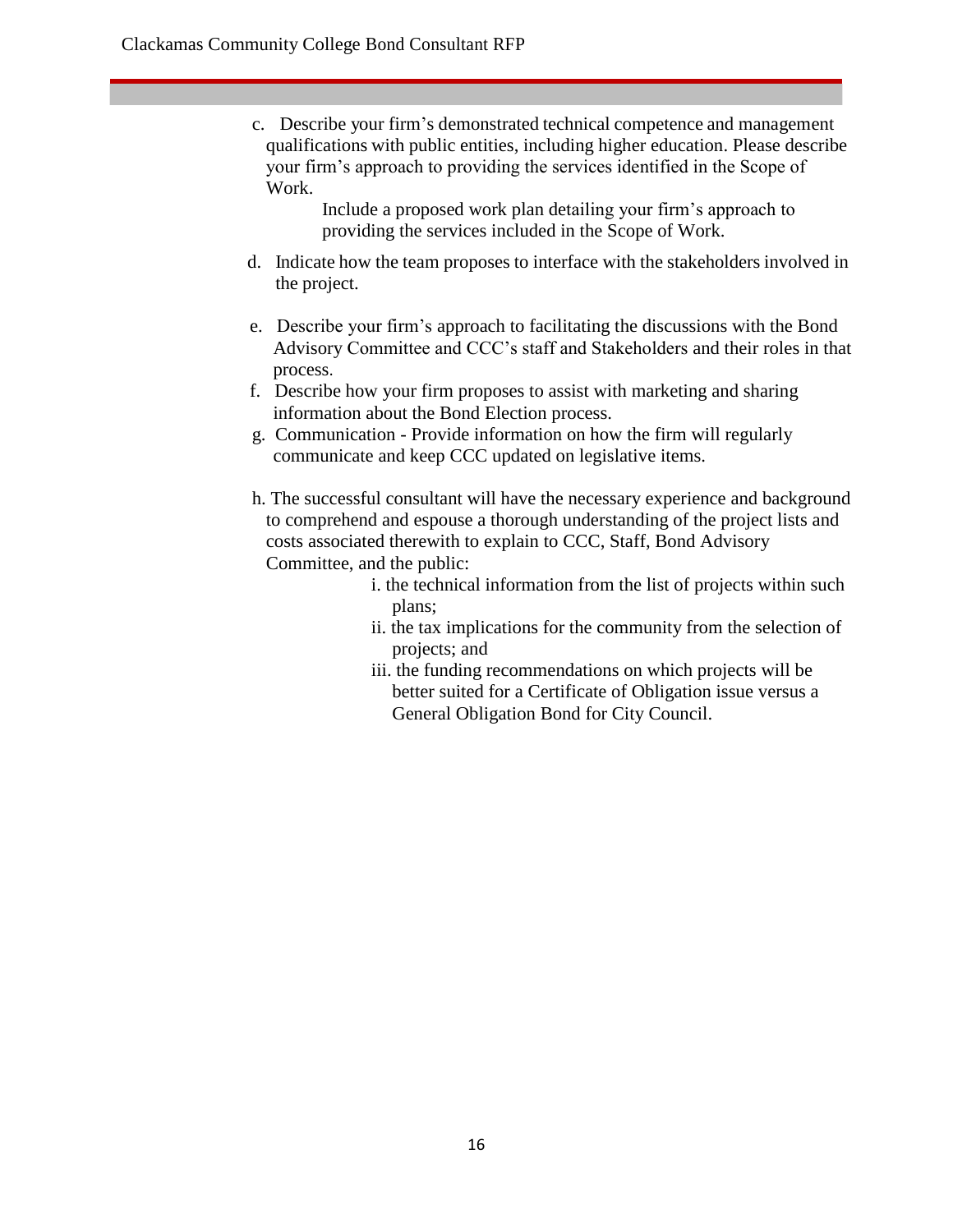3.1.2 Submission Format

Cover Sheet

Index

Cover Letter

Tab/Divider 1: Responder's Team Key Personnel a. "Key personnel" Resumes

Tab/Divider 2: Responder's Related Project Experience a. Project Profiles

Tab/Divider 3: Responder's Approach/Communication Work Plan

- a. Methods & Approach to the Project
- b. Technical Competence
- c. Stakeholder Communication

Tab/Divider 4: Attachments

- a. Exhibit A: Signature Sheet
- b. Exhibit B: Certification of Non-Discrimination

References: provide up to 5 references within the last 3 years.

Responder's information must be presented in format order noted above and all matrixes and/or forms must be used as graphically issued and filled out completely.

Incomplete proposals will not be reviewed and will be rejected.

# 3.2 Financial Information

- 3.2.1 Provide a list of the billing rates w/ multipliers of the positions to be assigned to the project.
- Note: Submit Billing Rates as a separate electronic file. These documents are not opened, scored, and/or evaluated until firm has been notified as the Apparent Successful Proposer awarded the project.

# 3.3 Additional Services

If the Responder believes there are additional services not identified in the RFP that are necessary for the successful completion of the Project, the Responder's proposal must include a description of the additional services recommended by the Responder. Describe how the additional services would benefit the College, the Responder's ability to provide the additional services, and propose a cost for providing the additional services.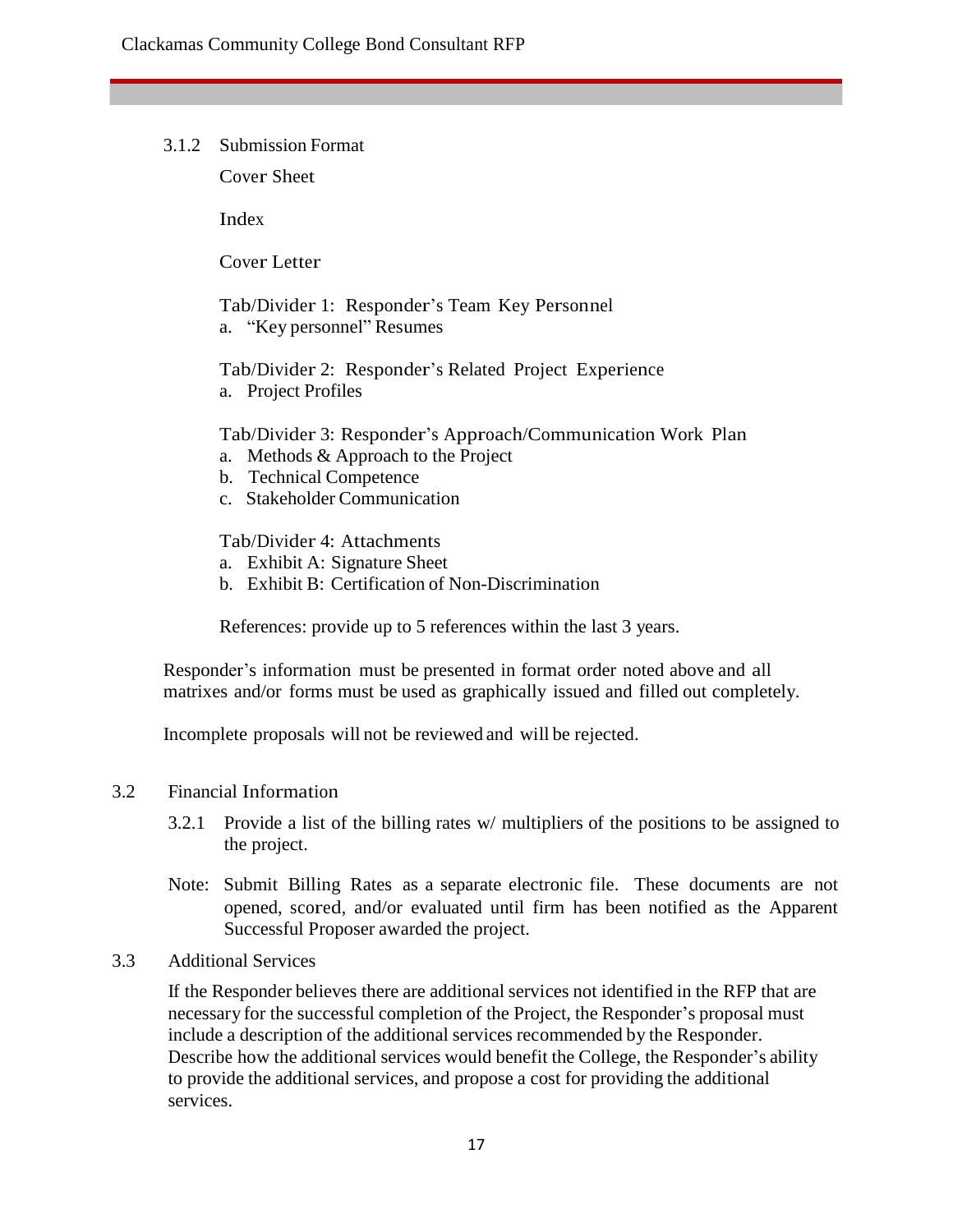# 3.4 Confidential Information

The proposal must identify any confidential information that the Responder contends is exempt from disclosure under ORS 192.501 or 192.502. The College will endeavor in good faith to honor appropriate requests for exemption from disclosure, but the College reserves exclusive discretion to determine whether information qualifies for a statutory exemption. The College's obligation under this Section shall survive the selection of the Contractor.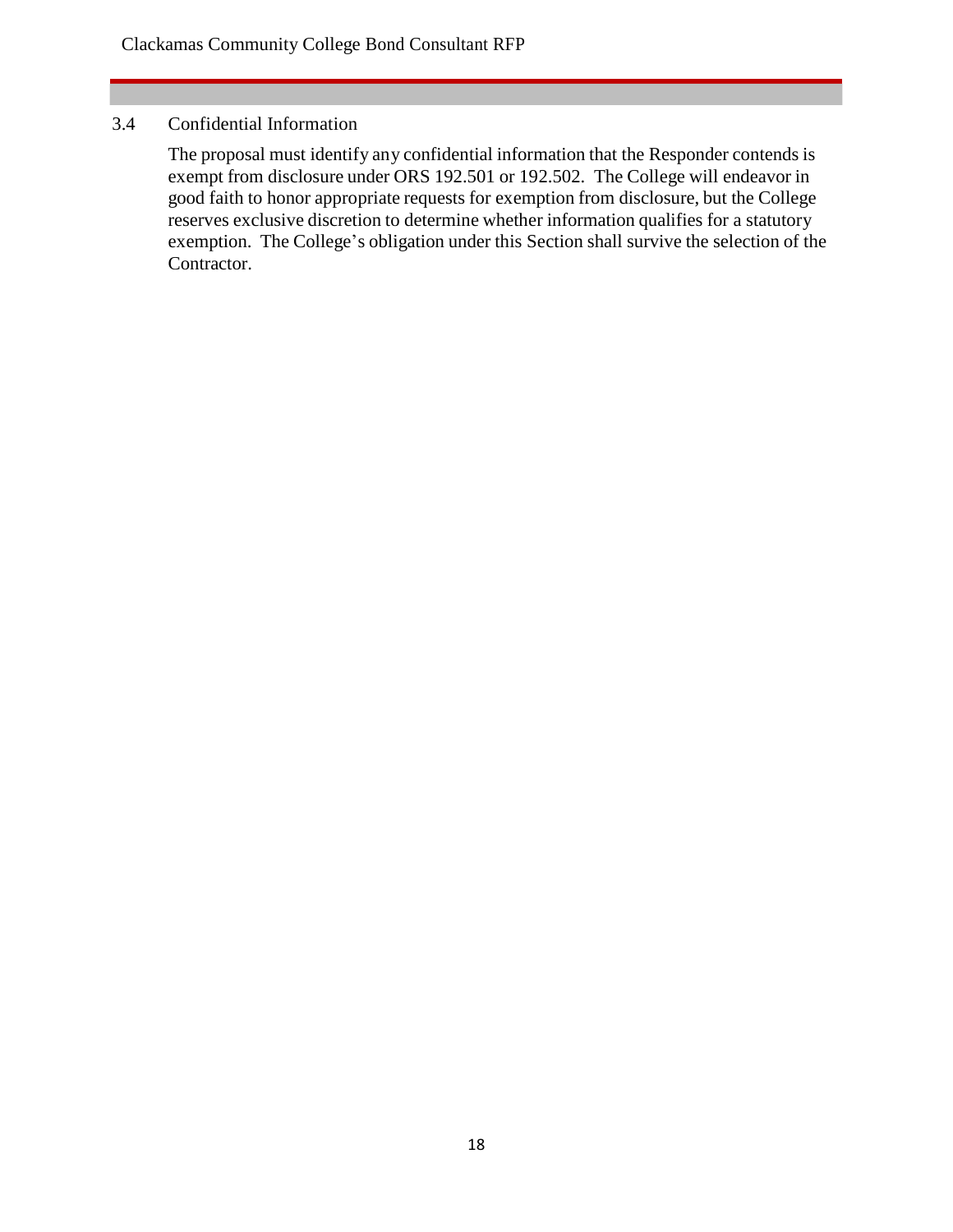# SECTION4.EVALUATION/SELECTIONPROCESS

4.1 Evaluation Process

The written proposals will be reviewed and evaluated by the Clackamas Community College selection committee.

4.2 Evaluation Criteria

Considerations for determining whose RFP is the most qualified and advantageous to CCC are based on the evaluation of experience and the project team meeting criteria for each section outlined in the Bond Consultant RFP. The evaluators will consider which proposers meet the following criteria in comparison to other Responders.

- 4.2.1 Experience in each category outlined in Section 2: Scope of Work
- 4.2.2 Project experience of key personnel proposed to be assigned to this project.
- 4.2.3 The merits of the Responder's approach/plan for providing services to the College.
- 4.3 Clackamas Community College's Rights

The College retains exclusive discretion and reserves the right to determine the following:

- 4.3.1 whether the response is complete and complies with the provisions of the RFP;
- 4.3.2 whether to seek clarifications of each proposal or request additional information necessary to permit the College to evaluate, rank, and select the most qualified Responder;
- 4.3.3 whether a short list of qualified Responders should be created; and
- 4.3.4 whether the evaluation committee should reconvene and collectively review the scoring, making changes as the evaluation committee deems appropriate.